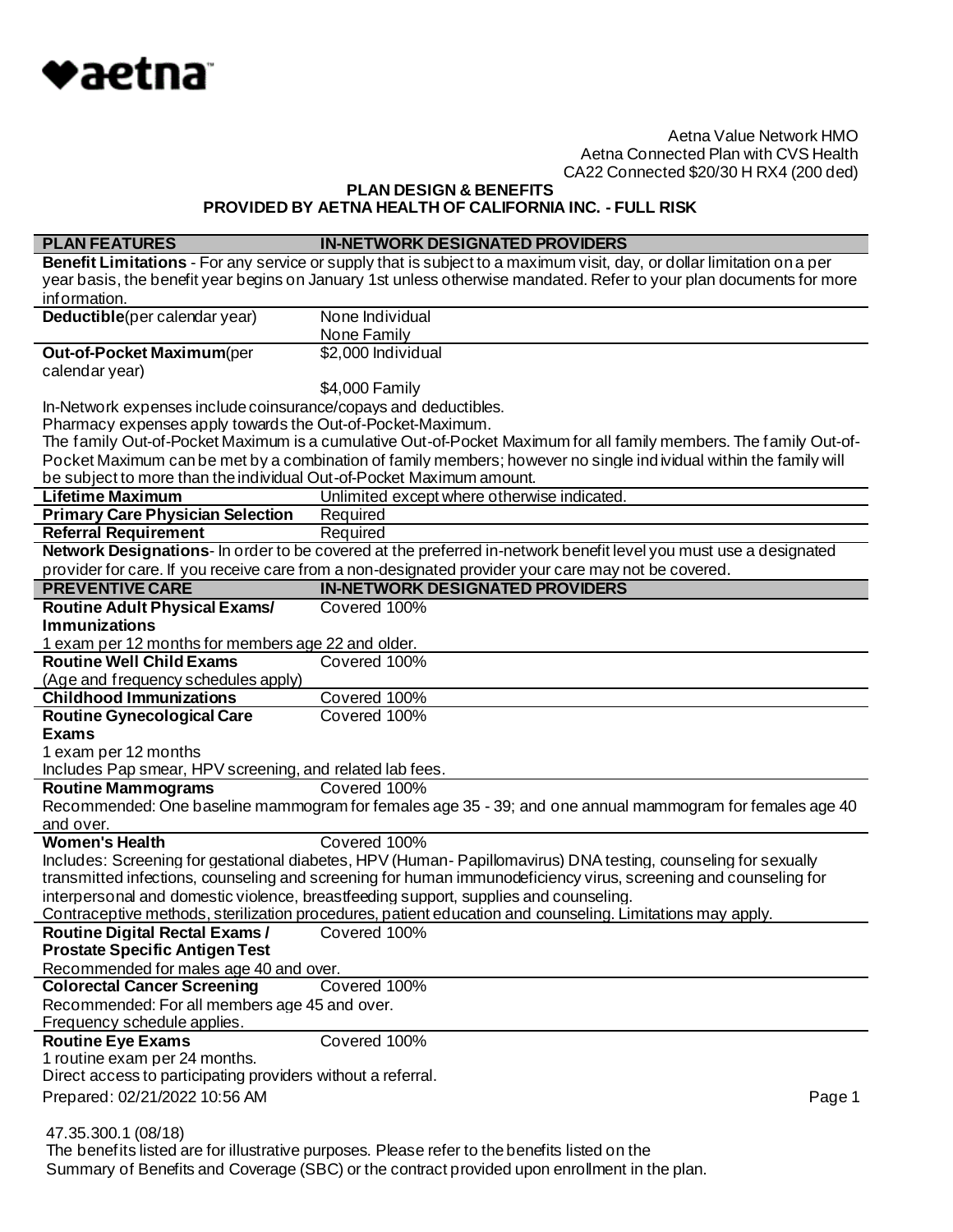

**PLAN DESIGN & BENEFITS PROVIDED BY AETNA HEALTH OF CALIFORNIA INC. - FULL RISK**

| <b>Routine Hearing Screening</b>                                | Covered 100%                                                                                                        |
|-----------------------------------------------------------------|---------------------------------------------------------------------------------------------------------------------|
| <b>PHYSICIAN SERVICES</b>                                       | <b>IN-NETWORK DESIGNATED PROVIDERS</b>                                                                              |
| <b>Primary Care Physician Visits</b>                            | \$20 office visit copay                                                                                             |
|                                                                 | Includes services of an internist, general physician, family practitioner or pediatrician.                          |
| <b>Specialist Office Visits</b>                                 | \$30 office visit copay                                                                                             |
| <b>Pre-Natal Maternity</b>                                      | Covered 100%                                                                                                        |
| <b>Walk-in Clinics</b>                                          | Covered 100%                                                                                                        |
|                                                                 | Walk-in Clinics are free-standing health care facilities that (a) may be located in or with a pharmacy, drug store, |
|                                                                 | supermarket or other retail store; and (b) provide limited medical care and services on a scheduled or unscheduled  |
|                                                                 | basis. Urgent care centers, emergency rooms, the outpatient department of a hospital, ambulatory surgical centers,  |
| and physician offices are not considered to be Walk-in Clinics. |                                                                                                                     |
| <b>Allergy Testing</b>                                          | Your cost sharing is based on the type of service and where it is performed                                         |
| <b>Allergy Injections</b>                                       | Your cost sharing is based on the type of service and where it is performed                                         |
| <b>DIAGNOSTIC PROCEDURES</b>                                    | <b>IN-NETWORK DESIGNATED PROVIDERS</b>                                                                              |
| <b>Diagnostic Laboratory</b>                                    | Covered 100%                                                                                                        |
|                                                                 | If performed as a part of a physician office visit and billed by the physician, expenses are covered subject to the |
| applicable physician's office visit member cost sharing.        |                                                                                                                     |
| <b>Diagnostic X-ray</b>                                         | Covered 100%                                                                                                        |
|                                                                 | If performed as a part of a physician office visit and billed by the physician, expenses are covered subject to the |
| applicable physician's office visit member cost sharing.        |                                                                                                                     |
| <b>Diagnostic X-ray for Complex</b>                             | $$100$ copay                                                                                                        |
| <b>Imaging Services</b>                                         |                                                                                                                     |
|                                                                 | If performed as a part of a physician office visit and billed by the physician, expenses are covered subject to the |
| applicable physician's office visit member cost sharing.        |                                                                                                                     |
|                                                                 |                                                                                                                     |
| <b>EMERGENCY MEDICAL CARE</b>                                   | <b>IN-NETWORK DESIGNATED PROVIDERS</b>                                                                              |
| <b>Urgent Care Provider</b>                                     | \$50 office visit copay                                                                                             |
| <b>Non-Urgent Use of Urgent Care</b>                            | Not Covered                                                                                                         |
| <b>Provider</b>                                                 |                                                                                                                     |
| <b>Emergency Room</b>                                           | $$300$ copay                                                                                                        |
| Copay waived if admitted                                        |                                                                                                                     |
| Non-Emergency Care in an                                        | Not Covered                                                                                                         |
| <b>Emergency Room</b>                                           |                                                                                                                     |
| <b>Emergency Use of Ambulance</b>                               | \$150 copay                                                                                                         |
| Non-Emergency Use of Ambulance                                  | <b>Not Covered</b>                                                                                                  |
| <b>HOSPITAL CARE</b>                                            | <b>IN-NETWORK DESIGNATED PROVIDERS</b>                                                                              |
| <b>Inpatient Hospital</b>                                       | \$500 copay                                                                                                         |
|                                                                 | Your cost sharing applies to all covered benefits incurred during your inpatient stay.                              |
| <b>Inpatient Maternity Coverage</b>                             | \$20 for Physician Maternity Services; \$500 copay for Facility Services                                            |
| (includes delivery and postpartum                               |                                                                                                                     |
| care)                                                           |                                                                                                                     |
|                                                                 | Your cost sharing applies to all covered benefits incurred during your inpatient stay.                              |
| <b>Outpatient Surgery - Hospital</b>                            | $$300$ copay                                                                                                        |
|                                                                 | Your cost sharing applies to all covered benefits incurred during your outpatient visit.                            |
| <b>Outpatient Surgery - Freestanding</b>                        | $$100$ copay                                                                                                        |
| <b>Facility</b>                                                 |                                                                                                                     |
|                                                                 | Your cost sharing applies to all covered benefits incurred during your outpatient visit.                            |
| Prepared: 02/21/2022 10:56 AM                                   | Page 2                                                                                                              |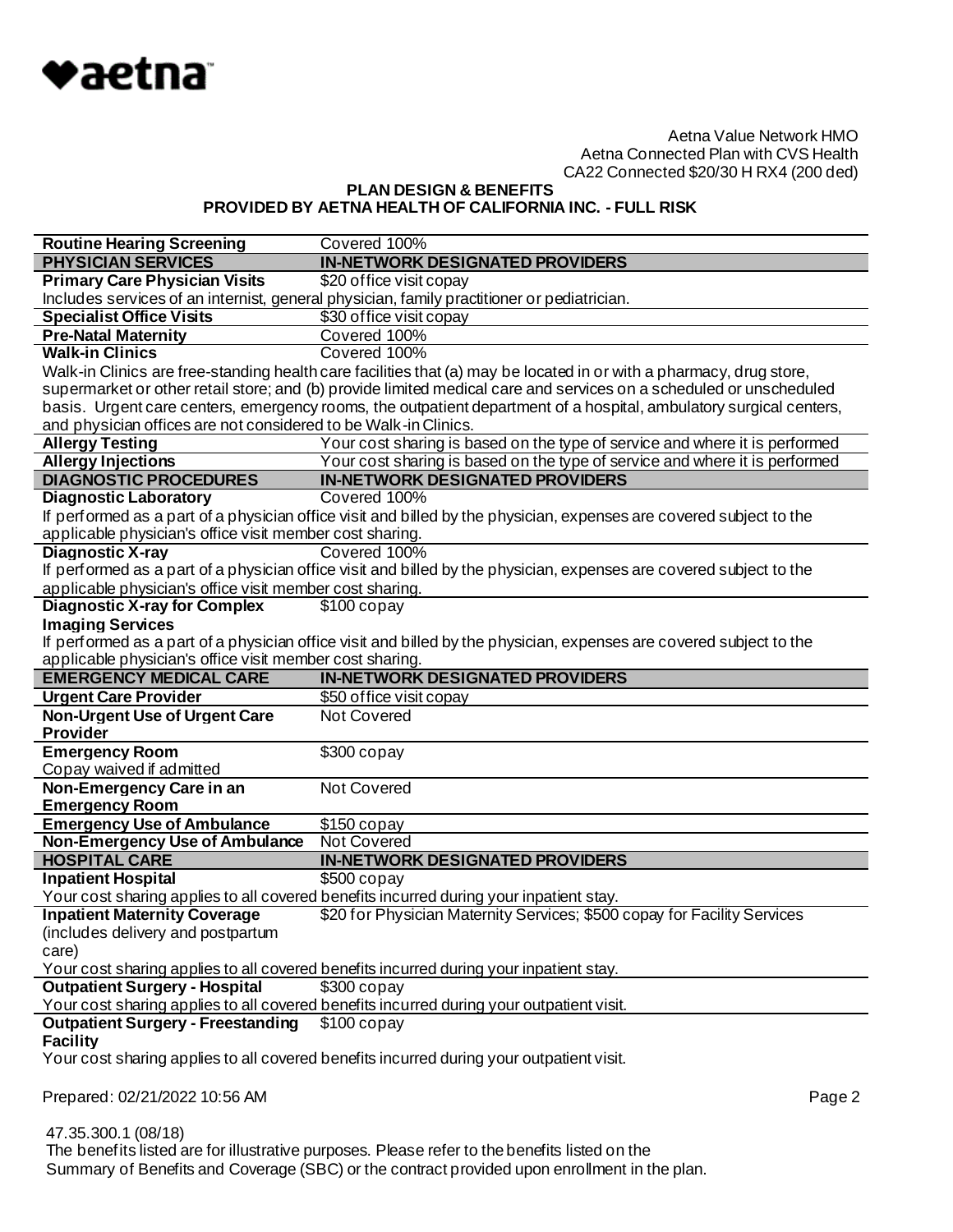

**PLAN DESIGN & BENEFITS PROVIDED BY AETNA HEALTH OF CALIFORNIA INC. - FULL RISK**

| <b>MENTAL HEALTH SERVICES</b>                                               | <b>IN-NETWORK DESIGNATED PROVIDERS</b>                                                                                   |
|-----------------------------------------------------------------------------|--------------------------------------------------------------------------------------------------------------------------|
| <b>Mental Health Inpatient</b>                                              | $$500$ copay                                                                                                             |
|                                                                             | Your cost sharing applies to all covered benefits incurred during your inpatient stay.                                   |
| <b>Mental Health Office Visits</b>                                          | \$30 copay                                                                                                               |
|                                                                             | Your cost sharing applies to all covered benefits incurred during your outpatient visit.                                 |
| <b>Other Mental Health Services</b>                                         | Covered 100%                                                                                                             |
| <b>SUBSTANCE ABUSE</b>                                                      | <b>IN-NETWORK DESIGNATED PROVIDERS</b>                                                                                   |
| Inpatient                                                                   | \$500 copay                                                                                                              |
|                                                                             | Your cost sharing applies to all covered benefits incurred during your inpatient stay.                                   |
| <b>Residential Treatment Facility</b>                                       | $$500$ copay                                                                                                             |
| <b>Substance Abuse Office Visits</b>                                        | $$30$ copay                                                                                                              |
|                                                                             | Your cost sharing applies to all covered benefits incurred during your outpatient visit.                                 |
| <b>Other Substance Abuse Services</b>                                       | Covered 100%                                                                                                             |
| <b>OTHER SERVICES</b>                                                       | <b>IN-NETWORK DESIGNATED PROVIDERS</b>                                                                                   |
| <b>Skilled Nursing Facility</b>                                             | $$500$ copay                                                                                                             |
| Limited to 100 days per year                                                |                                                                                                                          |
| <b>Home Health Care</b>                                                     | Your cost sharing applies to all covered benefits incurred during your inpatient stay.                                   |
|                                                                             | \$30 copay                                                                                                               |
| Limited to 120 visits per year                                              |                                                                                                                          |
|                                                                             | Limited to 3 intermittent visits per day by a participating home health care agency; 1 visit equals a period of 4 hrs or |
| less.                                                                       | \$500 copay                                                                                                              |
| <b>Hospice Care - Inpatient</b>                                             | Your cost sharing applies to all covered benefits incurred during your inpatient stay.                                   |
| <b>Hospice Care - Outpatient</b>                                            | \$30 copay                                                                                                               |
|                                                                             | Your cost sharing applies to all covered benefits incurred during your outpatient visit.                                 |
| <b>Outpatient Short-Term</b>                                                | \$30 copay                                                                                                               |
| Rehabilitation                                                              |                                                                                                                          |
| Includes speech, physical, occupational therapy                             |                                                                                                                          |
| <b>Spinal Manipulation Therapy</b>                                          | \$15 copay                                                                                                               |
| Limited to 20 visits per year                                               |                                                                                                                          |
| Direct access to participating providers without a referral.                |                                                                                                                          |
| <b>Habilitative Physical Therapy</b>                                        | Refer to MBH Outpatient Mental Health All Other                                                                          |
| <b>Habilitative Occupational Therapy</b>                                    | Refer to MBH Outpatient Mental Health All Other                                                                          |
| <b>Habilitative Speech Therapy</b>                                          | Refer to MBH Outpatient Mental Health All Other                                                                          |
| <b>Autism Behavioral Therapy</b>                                            | Refer to MBH Outpatient Mental Health                                                                                    |
| Covered same as any other Outpatient Mental Health benefit                  |                                                                                                                          |
| <b>Autism Applied Behavior Analysis</b>                                     | Refer to MBH Outpatient Mental Health Other Services                                                                     |
| Covered same as any other Outpatient Mental Health Other Services benefit   |                                                                                                                          |
| <b>Autism Physical Therapy</b>                                              | Refer to MBH Outpatient Mental Health All Other                                                                          |
| <b>Autism Occupational Therapy</b>                                          | Refer to MBH Outpatient Mental Health All Other                                                                          |
| <b>Autism Speech Therapy</b>                                                | Refer to MBH Outpatient Mental Health All Other                                                                          |
| <b>Durable Medical Equipment</b>                                            | \$20 copay                                                                                                               |
| <b>Prosthetics</b>                                                          | Covered 100%                                                                                                             |
| <b>Orthotics</b>                                                            | Covered 100%                                                                                                             |
| Orthotics and special footwear covered for persons with foot disfigurement. |                                                                                                                          |
| <b>Diabetic Supplies</b>                                                    | Pharmacy cost sharing applies if Pharmacy coverage is included; otherwise                                                |
|                                                                             | PCP office visit cost sharing applies.                                                                                   |
| Prepared: 02/21/2022 10:56 AM                                               | Page 3                                                                                                                   |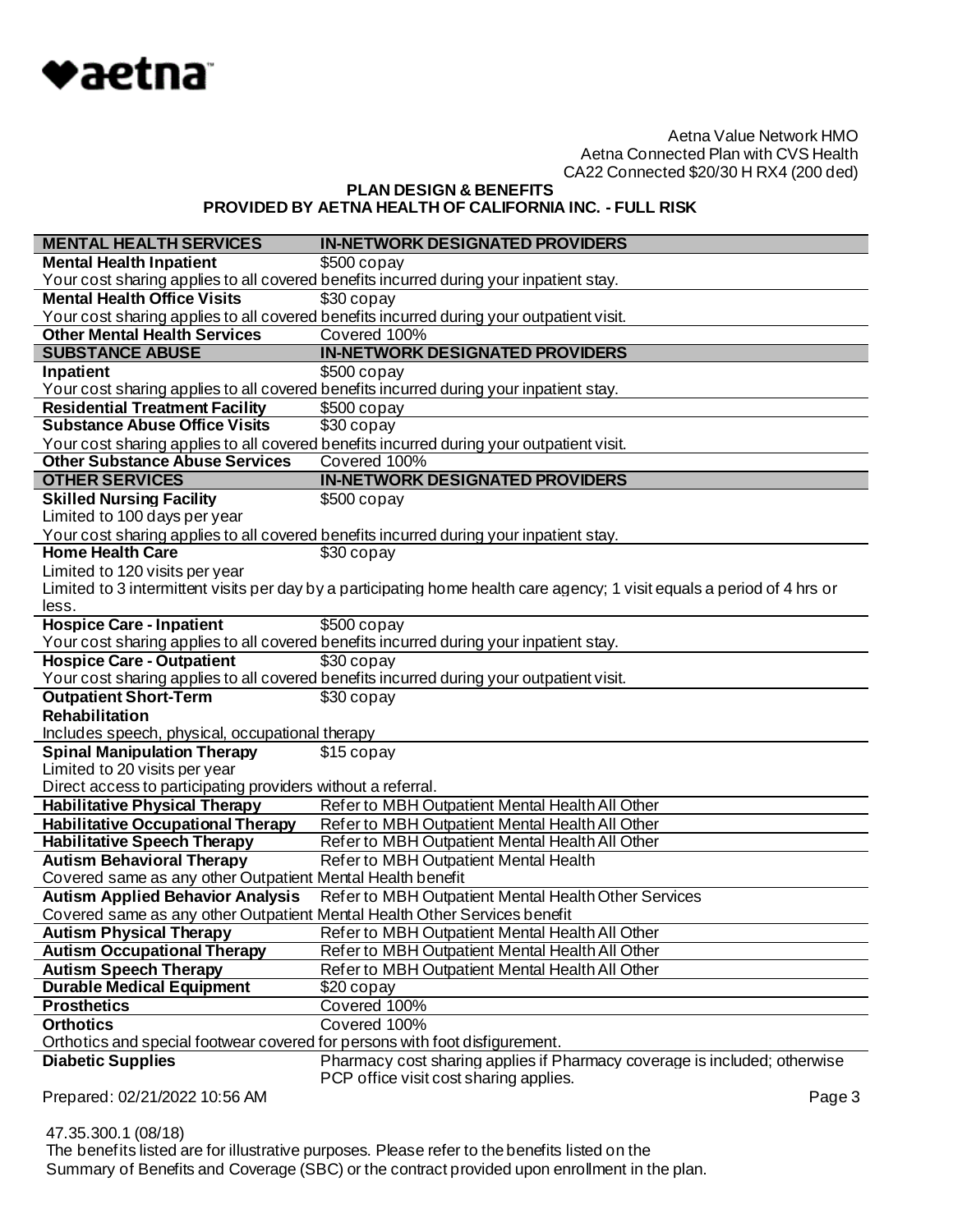

**PLAN DESIGN & BENEFITS PROVIDED BY AETNA HEALTH OF CALIFORNIA INC. - FULL RISK**

| Women's Contraceptive drugs and Covered 100%                                  |                                                                                                                           |
|-------------------------------------------------------------------------------|---------------------------------------------------------------------------------------------------------------------------|
| devices not obtainable at a                                                   |                                                                                                                           |
| pharmacy                                                                      |                                                                                                                           |
| <b>Affordable Care Act mandated</b>                                           | Covered 100%                                                                                                              |
| <b>Women's Contraceptives</b>                                                 |                                                                                                                           |
| <b>Infusion Therapy</b>                                                       | $\overline{$30}$ copay                                                                                                    |
| Administered in the home or                                                   |                                                                                                                           |
| physician's office                                                            |                                                                                                                           |
| <b>Infusion Therapy</b>                                                       | Your cost sharing is based on the type of service and where it is performed                                               |
| Administered in an outpatient hospital                                        |                                                                                                                           |
| department or freestanding facility                                           |                                                                                                                           |
| <b>Transplants</b>                                                            | \$500 copay                                                                                                               |
| <b>Bariatric Surgery</b>                                                      | Preferred coverage is provided at an IOE contracted facility only.<br>$$500$ copay                                        |
|                                                                               | Your cost sharing applies to all covered benefits incurred during your inpatient stay.                                    |
| <b>Acupuncture</b>                                                            | $$20$ copay                                                                                                               |
| Limited to 20 visits per year                                                 |                                                                                                                           |
| <b>FAMILY PLANNING</b>                                                        | <b>IN-NETWORK DESIGNATED PROVIDERS</b>                                                                                    |
| <b>Infertility Treatment</b>                                                  | Your cost sharing is based on the type of service and where it is performed                                               |
| Diagnosis and treatment of the underlying medical condition only.             |                                                                                                                           |
| <b>Fertility Preservation</b>                                                 | Your cost sharing is based on the type of service and where it is performed                                               |
| Includes coverage for cryopreservation and storage for iatrogenic infertility |                                                                                                                           |
|                                                                               | latrogenic infertility is infertility that may occur as a result of certain types of medical treatment                    |
| <b>Comprehensive Infertility Services</b> Not Covered                         |                                                                                                                           |
| Artificial insemination and ovulation induction                               |                                                                                                                           |
| <b>Advanced Reproductive</b>                                                  | <b>Not Covered</b>                                                                                                        |
|                                                                               |                                                                                                                           |
| <b>Technology (ART)</b>                                                       |                                                                                                                           |
|                                                                               | In-vitro fertilization (IVF), zygote intrafallopian transfer (ZIFT), gamete intrafallopian transfer (GIFT), cryopreserved |
|                                                                               | embryo transfers, intracytoplasmic sperm injection (ICSI), or ovum microsurgery                                           |
| Vasectomy                                                                     | Your cost sharing is based on the type of service and where it is performed                                               |
| <b>Tubal Ligation</b>                                                         | Covered 100%                                                                                                              |
| <b>PRESCRIPTION DRUG BENEFITS</b>                                             | <b>IN-NETWORK</b>                                                                                                         |
| <b>Pharmacy Plan Type</b>                                                     | Advanced Control Plan - Aetna                                                                                             |
| <b>Preferred Generic Drugs</b>                                                |                                                                                                                           |
| Retail                                                                        | \$10 copay                                                                                                                |
| <b>Mail Order</b>                                                             | \$20 copay                                                                                                                |
| <b>Preferred Brand-Name Drugs</b>                                             |                                                                                                                           |
| Retail                                                                        | \$30 copay                                                                                                                |
| Mail Order \$60 copay                                                         |                                                                                                                           |
| Non-Preferred Generic and Brand-Name Drugs                                    |                                                                                                                           |
| Retail                                                                        | \$55 copay                                                                                                                |
| <b>Mail Order</b>                                                             | \$110 copay                                                                                                               |
| <b>Specialty Drugs</b>                                                        |                                                                                                                           |
| <b>Preferred Specialty</b>                                                    | 30%                                                                                                                       |
|                                                                               | Maximum \$250                                                                                                             |
| <b>Non-Preferred Specialty</b>                                                | 30%                                                                                                                       |
| Prepared: 02/21/2022 10:56 AM                                                 | Maximum \$250<br>Page 4                                                                                                   |

47.35.300.1 (08/18)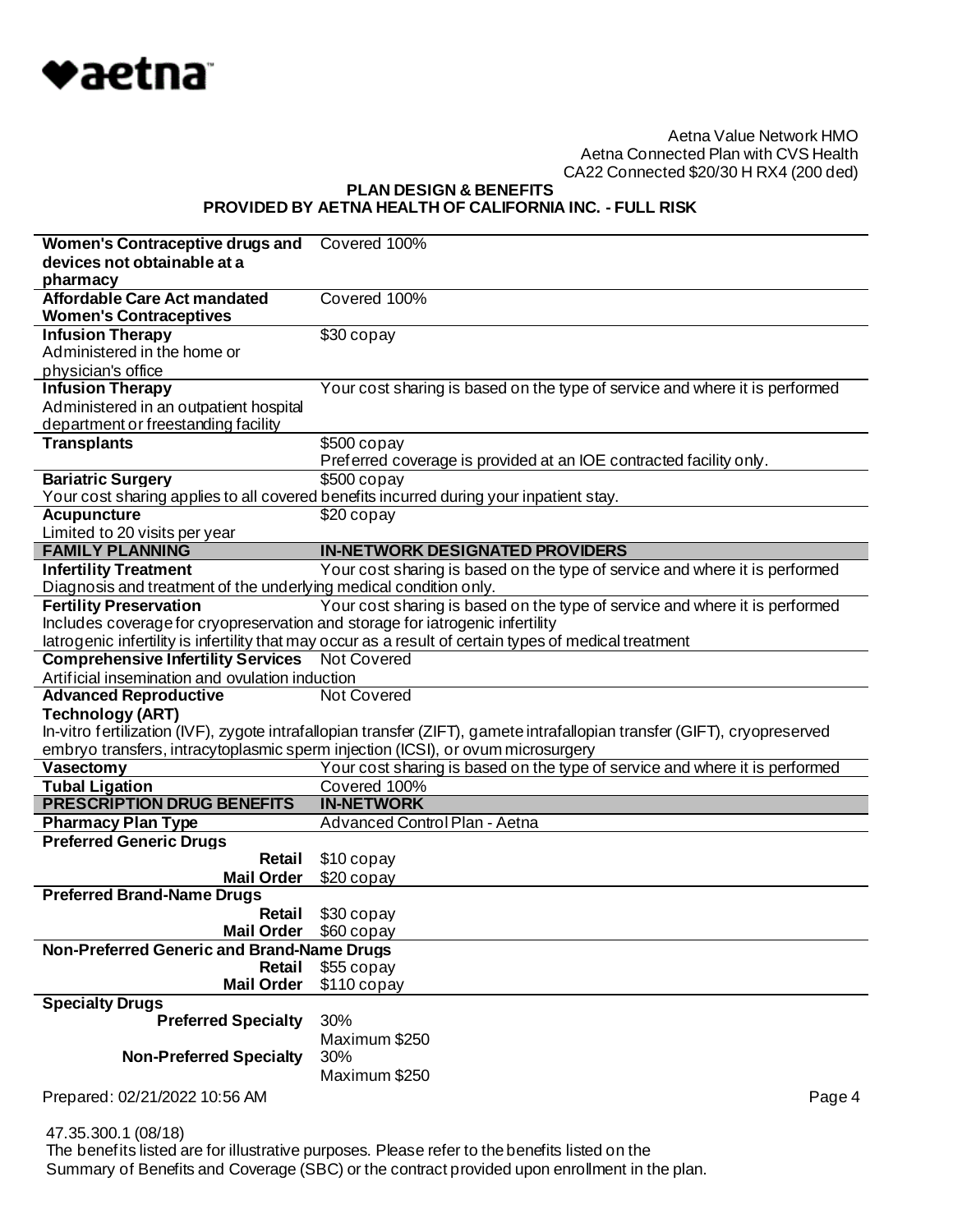

# **PLAN DESIGN & BENEFITS PROVIDED BY AETNA HEALTH OF CALIFORNIA INC. - FULL RISK**

| <b>Pharmacy Day Supply and Requirements</b>                                                                |                                                                                                                       |  |
|------------------------------------------------------------------------------------------------------------|-----------------------------------------------------------------------------------------------------------------------|--|
| <b>Retail</b>                                                                                              | Up to a 30 day supply from Aetna Managed Pharmacy Network                                                             |  |
| <b>Mandatory Maintenance Choice</b>                                                                        | After two retail fills, members are required to fill a 90-day supply of                                               |  |
|                                                                                                            | maintenance drugs at CVS Caremark® Mail Service Pharmacy or at a CVS                                                  |  |
|                                                                                                            | Pharmacy. Otherwise, the member will be responsible for meeting a greater                                             |  |
|                                                                                                            | cost-sharing (i.e. penalty)                                                                                           |  |
| Opt Out                                                                                                    | The member must notify us of whether they want to continue to fill at a                                               |  |
|                                                                                                            | network retail pharmacy by calling the number on the member ID card.                                                  |  |
| <b>Specialty</b>                                                                                           | Up to a 30 day supply                                                                                                 |  |
|                                                                                                            | All prescription fills must be through our preferred specialty pharmacy                                               |  |
|                                                                                                            | network.                                                                                                              |  |
|                                                                                                            | Advanced Control Formulary Aetna Insured List                                                                         |  |
| Deductible waived for generics                                                                             |                                                                                                                       |  |
|                                                                                                            | Choose Generics - If the member or the physician requests brand-name when generic is available, the member pays       |  |
|                                                                                                            | the applicable copay plus the difference between the generic price and the brand-name price.                          |  |
| Plan Includes: Diabetic supplies and Contraceptive drugs and devices obtainable from a pharmacy.           |                                                                                                                       |  |
|                                                                                                            | Contraceptives covered up to a 12 month supply. Contraceptive copay strategy applies.                                 |  |
|                                                                                                            | Includes sexual dysfunction drugs for females and males, including daily dose, additional 6 tablets a month for males |  |
| for erectile dysfunction.                                                                                  |                                                                                                                       |  |
| Oral fertility drugs included.                                                                             |                                                                                                                       |  |
| A limited list of over-the-counter medications are covered when filled with a prescription.                |                                                                                                                       |  |
| Oral chemotherapy drugs covered 100%                                                                       |                                                                                                                       |  |
| Precertification and quantity limits included                                                              |                                                                                                                       |  |
| Step Therapy included                                                                                      |                                                                                                                       |  |
| Seasonal Vaccinations covered 100% in-network                                                              |                                                                                                                       |  |
| Preventive Vaccinations covered 100% in-network                                                            |                                                                                                                       |  |
| One transition fill allowed within 90 days of member's effective date                                      |                                                                                                                       |  |
| Affordable Care Act mandated female contraceptives and preventive medications covered 100% in-network.     |                                                                                                                       |  |
| <b>Prescription Drug Deductible(per</b>                                                                    | \$200 Individual                                                                                                      |  |
| calendar year)                                                                                             |                                                                                                                       |  |
|                                                                                                            | \$400 Family                                                                                                          |  |
| All covered pharmacy expenses accumulate toward the pharmacy deductible.                                   |                                                                                                                       |  |
| Unless otherwise indicated, the pharmacy deductible must be met prior to pharmacy benefits being payable.  |                                                                                                                       |  |
| Once family pharmacy deductible is met, all family members will be considered as having met their pharmacy |                                                                                                                       |  |
| deductible for the remainder of the year.                                                                  |                                                                                                                       |  |
| <b>GENERAL PROVISIONS</b>                                                                                  |                                                                                                                       |  |
| <b>Dependents Eligibility</b>                                                                              | Spouse, children from birth to age 26 regardless of student status.                                                   |  |
|                                                                                                            |                                                                                                                       |  |

#### **Exclusions and Limitations**

# **Health benefits and health insurance plans are offered and/or underwritten by Aetna Health of California Inc. Each insurer has sole financial responsibility for its own products.**

This material is for information only. Health benefits plans contain exclusions and limitations.

Prepared: 02/21/2022 10:56 AM **Page 5** Not all health services are covered. See plan documents for a complete description of benefits, exclusions, limitations and conditions of coverage. Plan features and availability may vary by location and are subject to change.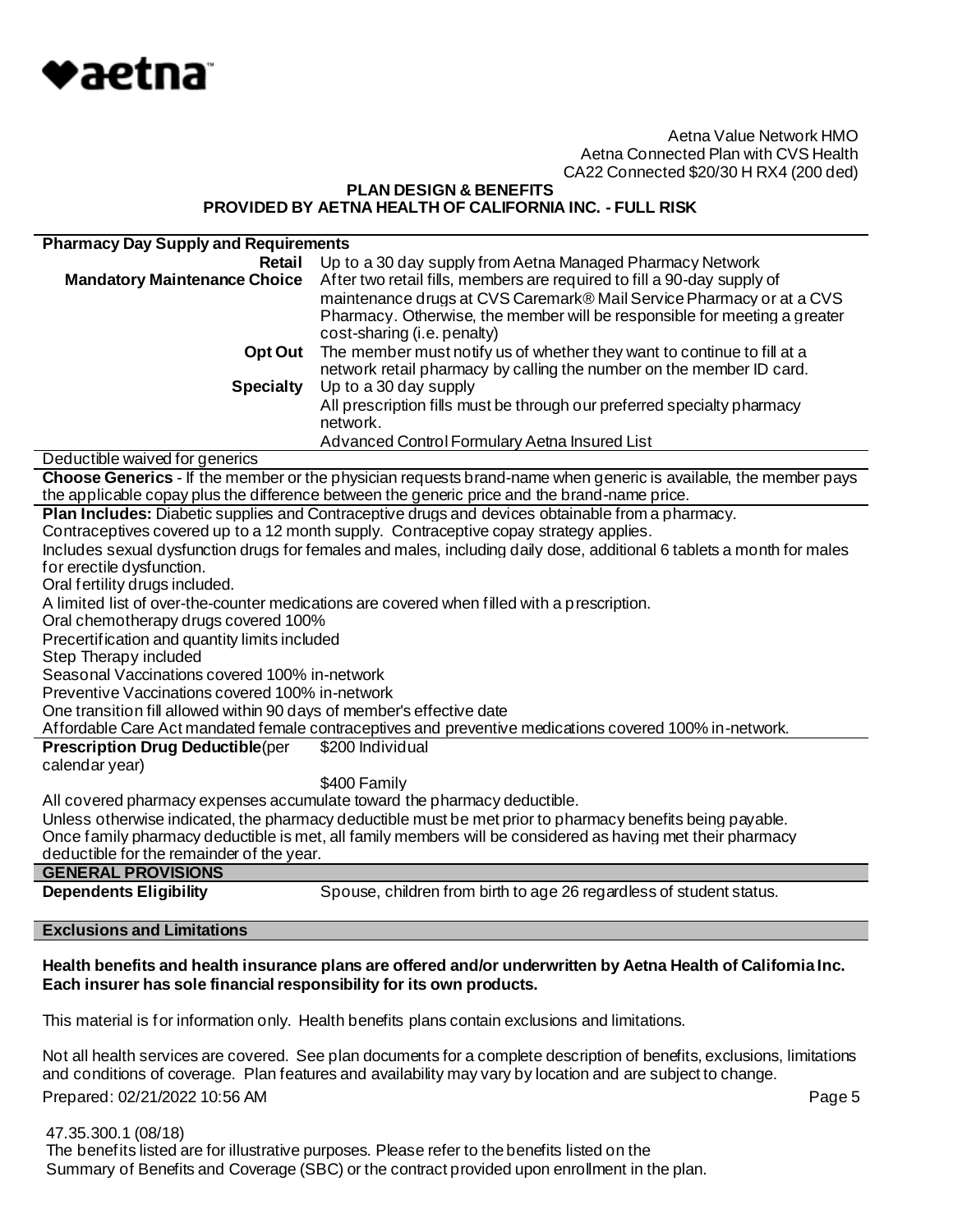

# **PLAN DESIGN & BENEFITS PROVIDED BY AETNA HEALTH OF CALIFORNIA INC. - FULL RISK**

You may be responsible for the health care provider's full charges for any non-covered services, including circumstances where you have exceeded a benefit limit contained in the plan. Providers are independent contractors and are not our agents. Provider participation may change without notice. We do not provide care or guarantee access to health services.

The following is a list of services and supplies that are *generally* not covered. However, your plan documents may contain exceptions to this list based on state mandates or the plan design or rider(s) purchased by your employer.

• All medical and hospital services not specifically covered in, or which are limited or excluded by your plan documents.

- Cosmetic surgery, including breast reduction.
- Custodial care.
- Dental care and dental x-rays.
- Donor egg retrieval.
- Durable medical equipment.

• Experimental and investigational procedures, except for coverage for medically necessary routine patient care costs for members participating in a cancer clinical trial.

- Hearing aids.
- Home births.
- Immunizations for travel or work except where medically necessary or indicated.
- Implantable drugs and certain injectable drugs including injectable infertility drugs.

• Infertility services, including artificial insemination and advanced reproductive technologies such as IVF, ZIFT, GIFT,

- ICSI and other related services, unless specifically listed as covered in your plan documents.
- Long-term rehabilitation therapy.
- Non-medically necessary services or supplies.
- Orthotics except diabetic orthotics.

• Outpatient prescription drugs (except for treatment of diabetes), unless covered by a prescription plan rider and overthe-counter medications (except as provided in a hospital) and supplies.

- Radial keratotomy or related procedures.
- Reversal of sterilization.

• Services for the treatment of sexual dysfunction or inadequacies including therapy, supplies or counseling or prescription drugs.

- Special duty nursing.
- Therapy or rehabilitation other than those listed as covered.
- Treatment of behavioral disorders.

• Weight control services including surgical procedures, medical treatments, weight control/loss programs, dietary regimens and supplements, appetite suppressants and other medications; food or food supplements, exercise programs, exercise or other equipment; and other services and supplies that are primarily intended to control weight or treat obesity, including Morbid Obesity, or for the purpose of weight reduction, regardless of the existence of comorbid conditions.

In case of emergency, call 911 or your local emergency hotline, or go directly to an emergency care facility.

## **If you require language assistance, please call the Member Services number located on your ID card, and you will be connected with the language line if needed; or you may dial direct at 1-888-982-3862 (140 languages are available. You must ask for an interpreter). TDD 1-800-628-3323 (hearing impaired only).**

Prepared: 02/21/2022 10:56 AM **Page 6**